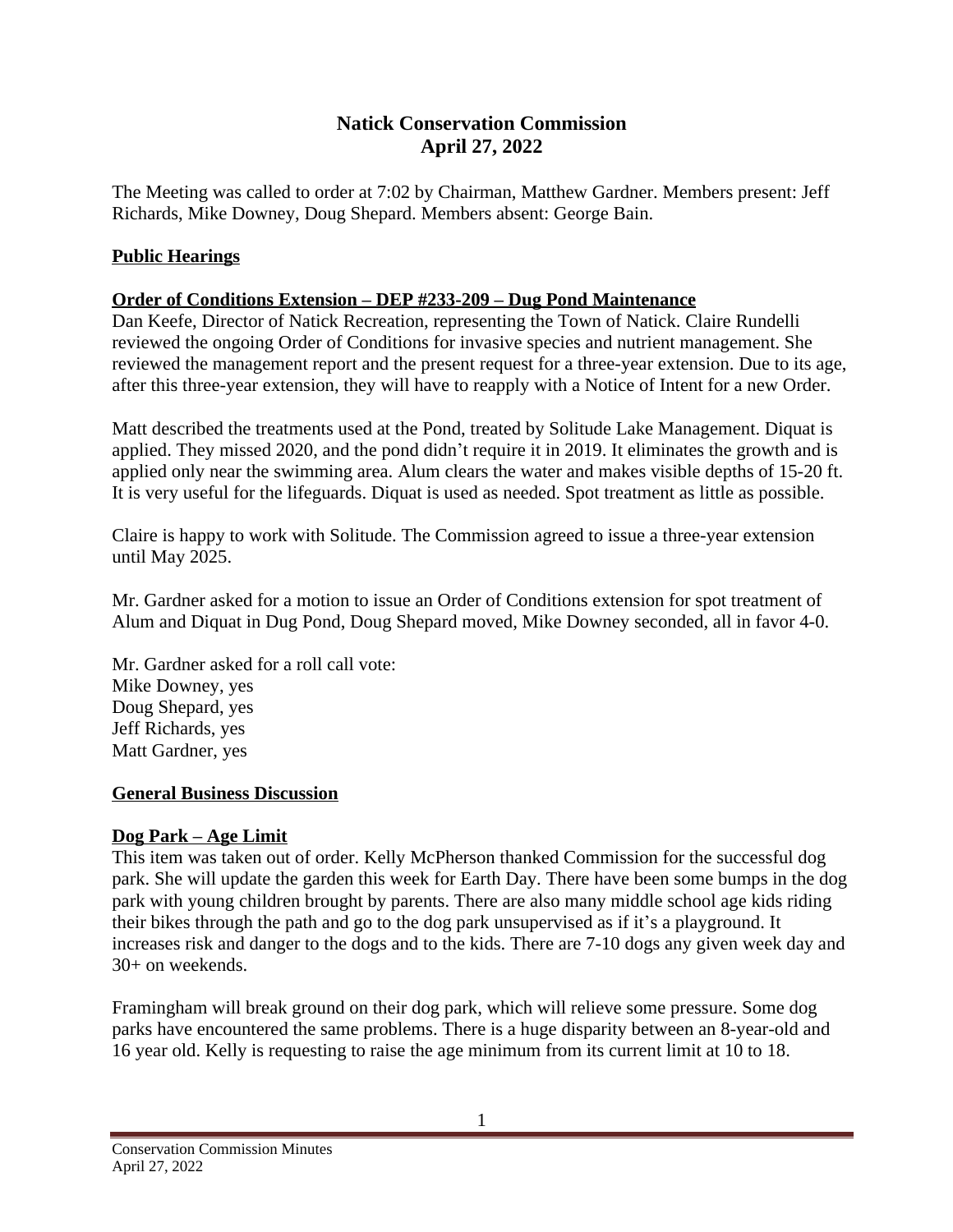Kim Condon feels a lot of dog owners reach out to them regarding this issue. A lot of dogs have not grown up with children. Dogs can react aggressively around children screaming and running around. She would like to follow what other parks have done. They would need the Commission's vote to amend the rules and update the sign.

Jeff Richards thinks the public will feel anti-children if we go from age 10 to 18. Kelly stated the rule followers are asking their children to sit on the bench or stay in the car.

Matt Gardner asked if all the animals in an enclosed space is the problem? Yes. Some kids are being dropped off at the park like it' a petting zoo. The pet owners get concerned. They are there for their dogs to go to a dog park.

Matt asked how the age rule has been enforced and how would you enforce the 18-year limit. Are we asking for trouble? Kelly thinks it would cover the town's liability. Social media will be used to covey the rules, and when she is out on site she will enforce as well.

Matt trusts their experience and judgement. They are out there observing the park on a daily basis. Matt would support changing the age. It can be reversed if there is a blow back. Jeff asked if they would consider age 16? Any flexibility? Kelly explained if it's open to age 16, it's hard to detect someone who is 14. They can revisit lowering it to 16 if the change to 18 is successful. Kelly would advocate for age 18 and if it works, can be reduced then. Matt agrees as it also reduces liability to the town.

Mr. Gardner asked for a motion to make a rule change to age limit of 18 years of age or older to use the dog park, Mike Downey moved, Doug Shepard seconded, all in favor 4-0.

Mr. Gardner asked for a roll call vote: Mike Downey, yes Doug Shepard, yes Jeff Richards, yes Matt Gardner, yes

### **Public Hearings**

# **Request for Determination – 12 Phillips Pond Road**

Matt Gardner read public meeting notice. The proposal is to remove existing brick patio and replace with a smaller bluestone patio. Matt Sullivan, landscape architect, described the site. It boards a stream, in the buffer zone. Showed plan of existing property. Proposing to remove brick and replace with bluestone. A reduction in paving near buffer zone. It is a replacement project.

Doug Shepard asked how far from the stream? The closest part is 30' away from the stream and that is pulling it back 3'. Claire stated it is a minor reduction of roughly ~10s.f. Claire reviewed the photos. The vegetation in the courtyard will be removed and replanting. No planting plan yet.

Mr. Gardner asked for a motion to close, Doug Shepard moved, Mike Downey seconded, all in favor 4-0.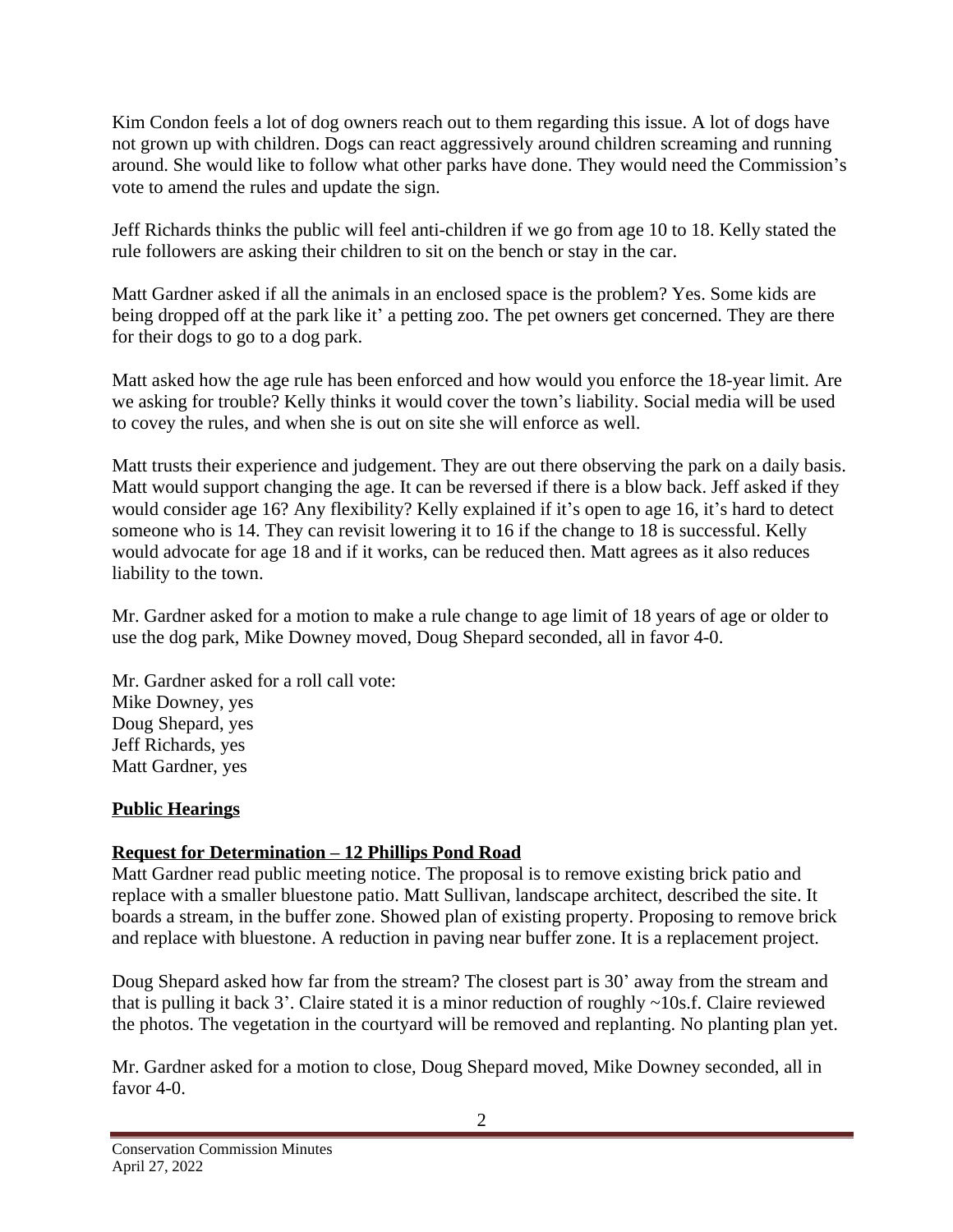Mr. Gardner asked for a roll call vote: Mike Downey, yes Doug Shepard, yes Jeff Richards, yes Matt Gardner, yes

Mr. Gardner asked for a motion to issue a Negative 3 determination, Mike Downey moved, Jeff Richards seconded, all in favor 4-0.

Mr. Gardner asked for a roll call vote: Mike Downey, yes Doug Shepard, yes Jeff Richards, yes Matt Gardner, yes

## **Notice of Intent – – DEP #233-XXX – 7 Jennings Pond Road**

Matt Gardner read public hearing notice. The proposal is to renovate the property and extend balcony, remove 8 trees, trim 1 tree and repair steps. Applicant requested continuation to May 11th .

Mr. Gardner asked for a motion to continue to May 11<sup>th</sup>, Doug Shepard moved, Jeff Richards seconded, all in favor 4-0.

Mr. Gardner asked for a roll call vote: Mike Downey, yes Doug Shepard, yes Jeff Richards, yes Matt Gardner, yes

### **Notice of Intent – DEP #233-876 – 30 Barnesdale Road**

Mr. Gardner read public hearing notice. The proposal is to install a retaining wall and spread fill material already imported to regrade the backyard. Rich Kirby, LEC, representing homeowner, Conner Clark. Five trees were removed last fall and fill was imported prior to appropriate permitting being issued. Marianne noted the violation and issued a notice of violation requiring erosion controls be installed and a Notice of Intent be filed. A tarp is presently covering the fill that was brought in, with a silt fence installed behind the fill to prevent it from entering the wetland. The buffer is packed with pachysandra and growing into wetland.

The lot was built in the 1950's and fill was brought in then. Mr. Clark is not looking to expand is yard, just make it livable. A 45' long retaining wall at 2' high was decided on. Silt fence is installed now and proposing a sock. Matt confirmed that the work is a redistribution, as all fill necessary was brought in last year.

Matt asked if there is any sense of the previous topography? Claire gave an aerial view with old contours. Matt asked how does this compare to abutter's topography? We are careful with one residence mounding their property and flow shooting over to abutters' properties. Rich agrees.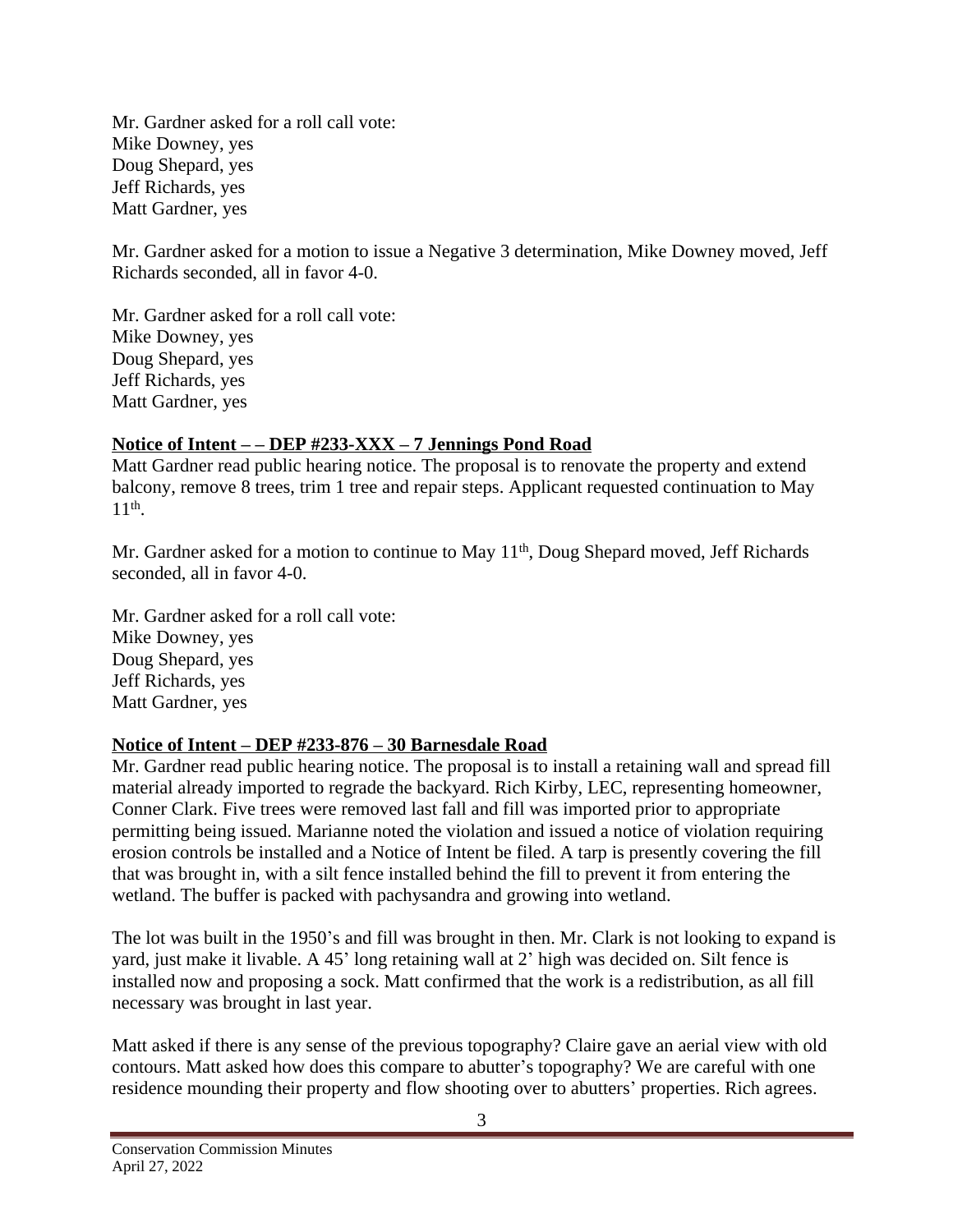Claire does not feel it would be an impact only in one corner. Rich showed existing grade rounding them toward wetland.

Matt asked if there is any advantage of a swale. Rich stated they could monitor that water is not diverted to abutters. They are not changing the value or direction of buffer, only trying to improve the value of the buffer and wetland while creating a more usable rear yard. They will remove Pachysandra and European buckthorn by hand, no machinery. Proposing a robust planting plan for the buffer and wetland. Rich reviewed the list for wetland and buffer zones. He has done many restorations in the past.

Claire feels the project would benefit from a site visit by the Commission. She feels the staff questions have been answered, but it is a unique project. Matt agreed he would like to see the site. The Commission does not often approve plans that fill up to the wetland line. This is a thoughtful plan, but he is concerned with abutters doing the same.

Matt is aware this neighborhood has a flooding issue. He wants to be careful not to make flooding issues. Does not feel this project is a concern, but needs to be conscious.

A site visit was scheduled for Saturday, April 30<sup>th</sup>, at 8:00 am with Mike, Jeff and Matt. Doug will go during the next weekend.

Mike Downey asked if the area is flagged. The wetlands are flagged, and Rich will try to get the retaining wall location marked out by Saturday.

Mr. Gardner asked for a motion to continue to May 11<sup>th</sup>, Jeff Richards moved, Mike Downey seconded, all in favor 4-0.

Mr. Gardner asked for a roll call vote: Mike Downey, yes Doug Shepard, yes Jeff Richards, yes Matt Gardner, yes

### **Notice of Intent – DEP #233-XXX – 3 Countryside Road.**

Matt Gardner read public hearing notice. The proposal is to install a pea pebble and paver patio under the deck, along with other landscaping and hardscape improvements in the rear yard. The proposal includes a more robust ground cover with clover/grass mix, along with two small trees and several new shrub plants. The yard is all mud due to pests and drought issues in previous years.

The deck comes off the top level, patio is proposed under the deck where there is currently just a concrete pad. A natural stonewall will delineate the entertaining space and yard. Matt asked if the intent is to change the grade in back or add top soil for grass. Mostly top soil, approximately 6".

Mr. Frail reviewed the existing site and where the proposed changes will be.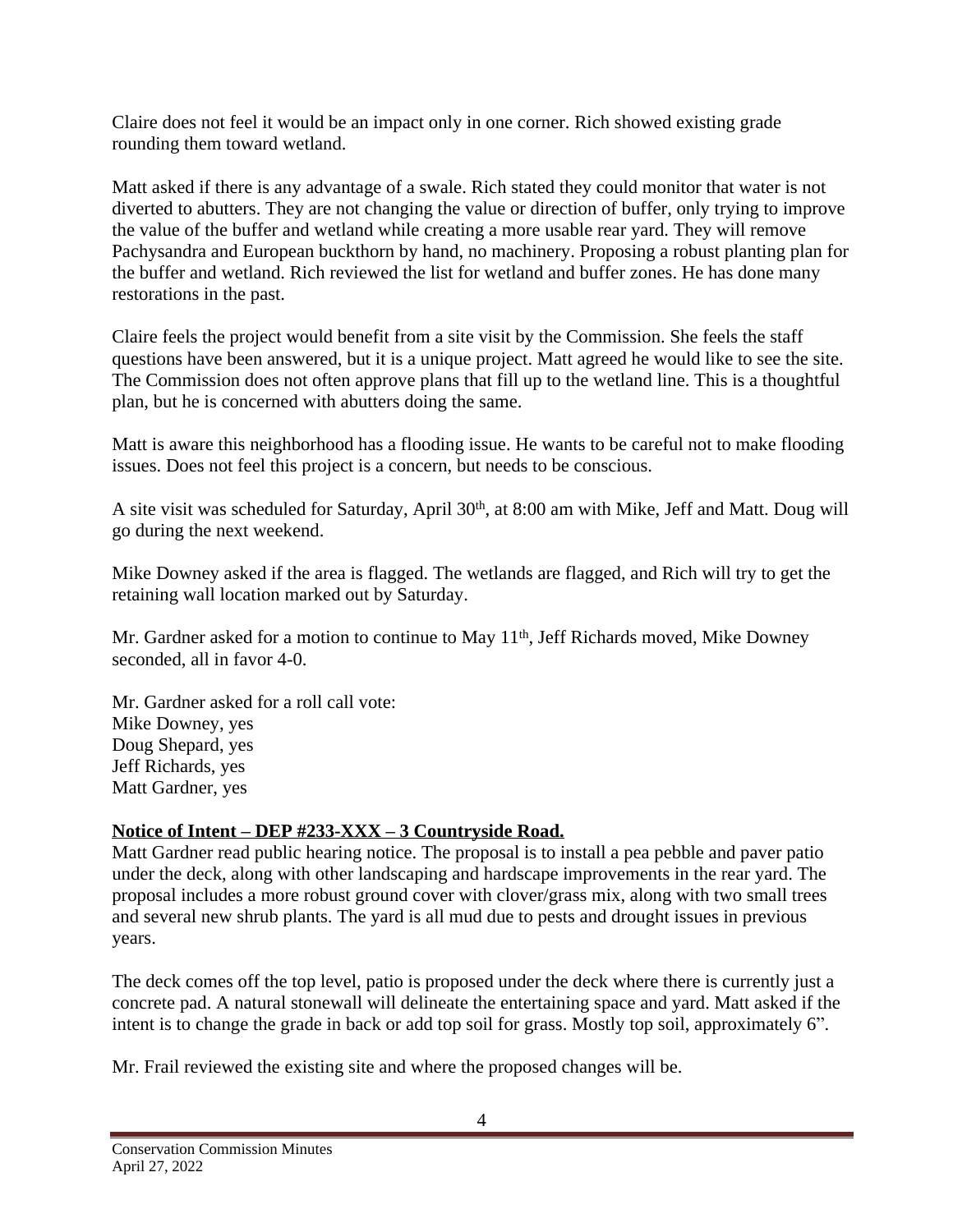Matt would like to visit the site on Saturday and continue to May 11<sup>th</sup>.

Commission agreed to a site visit Saturday, April 30<sup>th</sup>, at 8:30-8:45 am.

Mr. Gardner asked for a motion to continue to May 11<sup>th</sup>, Doug Shepard moved, Mike Downey seconded, all in favor 4-0.

Mr. Gardner asked for a roll call vote: Mike Downey, yes Doug Shepard, yes Jeff Richards, yes Matt Gardner, yes

### **Request for Determination – 82 Rockland Street (Wayside Cluster)**

Mr. Gardner read public meeting notice. The proposal is to construct a retaining wall, cut a pedestrian footpath, and install fencing along the property boundary, associated with a larger multi-family housing development.

Ben Stevens and Ron Strohard, reviewed the retaining wall and foot path proposed, and clarified that one set of drywells for the development will also be installed in the buffer zone. Oxbow flagged the wetlands. This project is part of the Greystone development. Ron described the flagged wetland. He did not see any vernal pool habitat or amphibian egg masses.

The proposal is a cluster development. Ben stated the Planning Board has approved it and the ANR plan has been recorded. This development will be added to the existing Graystone HOA in order to maintain trails, fields, and stormwater infrastructure. The trail will be cut twice a month. The field cut once a year. No major grading changes are proposed. The units along the wetland will have walk-out basements.

Matt Gardner reviewed that this RDA is to construct a trail and retaining wall and to dig hole for a dry well on the 100 ft buffer line. Erosion control is proposed. A mesh 36" fence with an open face will be installed with signage about dumping and wetlands will be installed.

Mr. Gardner asked for a motion to close, Doug Shepard moved, Jeff Richards seconded, all in favor 4-0.

Mr. Gardner asked for a motion to issue a Negative 3 Determination, Doug Shepard moved, Jeff Richards seconded, all in favor 4-0.

Mr. Gardner asked for a roll call vote: Mike Downey, yes Doug Shepard, yes Jeff Richards, yes Matt Gardner, yes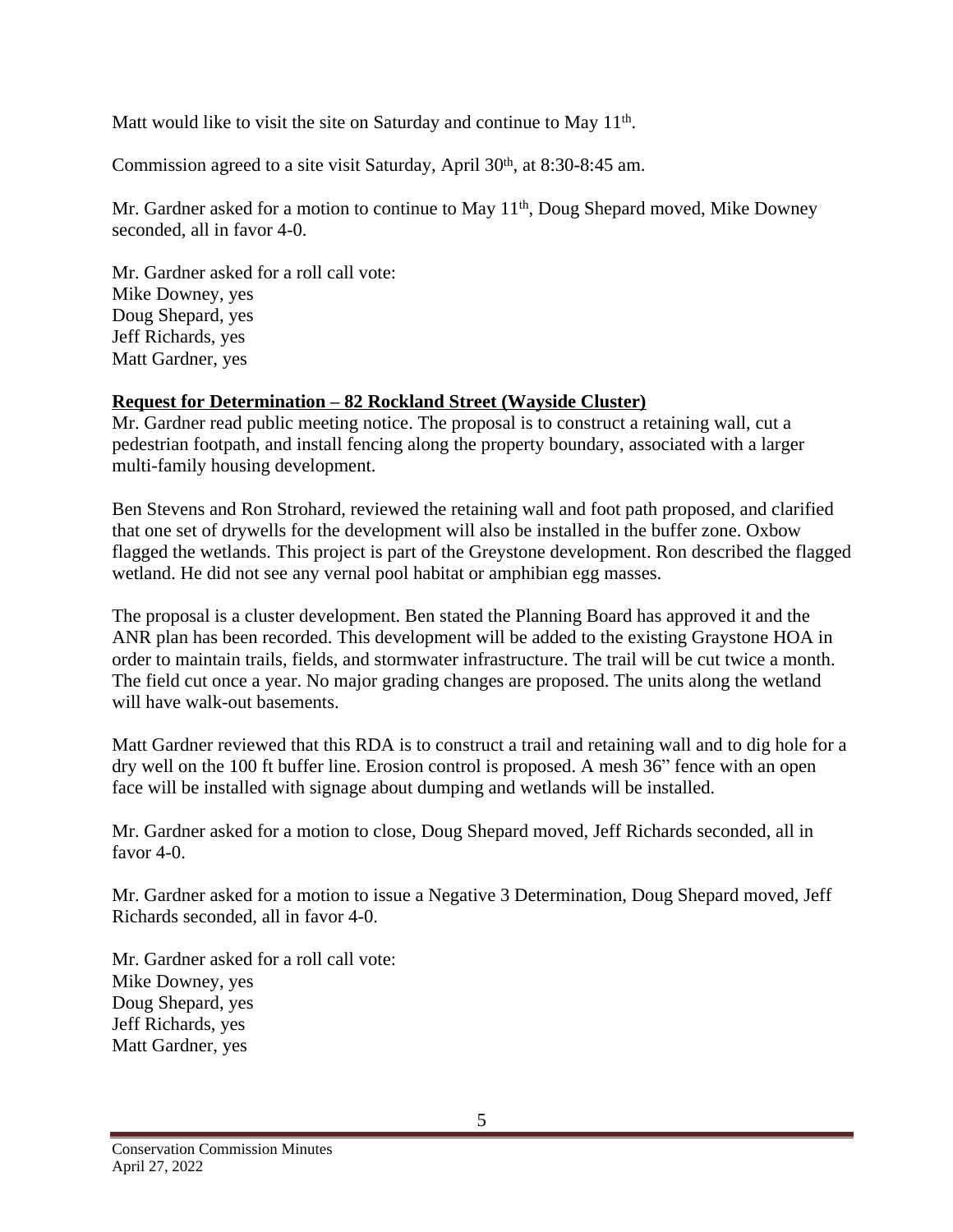## **Major Stormwater Permit – Wayside Cluster (76 & 82 Rockland Street)**

Matt Gardner read public hearing notice. The proposal the development of a cluster development (Wayside Road) consisting of six duplex buildings, a new private way, and associated site improvements.

Ben Stevens walked through the project. The basin to the north of Wayside has much more capacity then needed, so a number of units will drain to that system. The water, sewer and drainage infrastructure is already in place in Wayside. They will install some catch basins to catch road drainage and direct it to the existing basin. The first six units will be on slab, with the remaining units have walkout basements. No sure where ledge is, if any. No additional recharge needed for the first six units.

Claire stated there will be infiltration, but not on the individual lots. The basins can handle runoff for these three units. Ben stated the berm of trees will also create a lot of protection. Wayside Court has a collection system. Ben feels it is pretty straightforward.

Claire noted that Bill McDowell, Town Engineer, did not express any concerns with this project and she suggest to close and draft conditions.

Mr. Gardner asked for a motion to close, Doug Shepard moved, Jeff Richards seconded, all in favor 4-0.

Mr. Gardner asked for a roll call vote: Mike Downey, yes Doug Shepard, yes Jeff Richards, yes Matt Gardner, yes

Mr. Gardner asked for a motion to continue to May  $11<sup>th</sup>$  to review conditions, Doug Shepard moved, Jeff Richards seconded, all in favor 4-0.

Mr. Gardner asked for a roll call vote: Mike Downey, yes Doug Shepard, yes Jeff Richards, yes Matt Gardner, yes

### **Major Stormwater Permit continuation – Windy Lo Phase I Windy Lo (305, 309, 311 Eliot Street) Violations**

Claire described the lot as being fairly stable. Ben is getting ready to seed. The site had no issues after a large rain storm. Some cloudiness in the vernal pool, but did not appear to come from Windy Lo site. Maybe use funds to access the vernal pool. There are no concerning issues.

Matt agreed this is good news. His only concern is next November/December around the frozen season. Will it operate as expected is the question. Claire reviewed the conditions. No major comments at this point.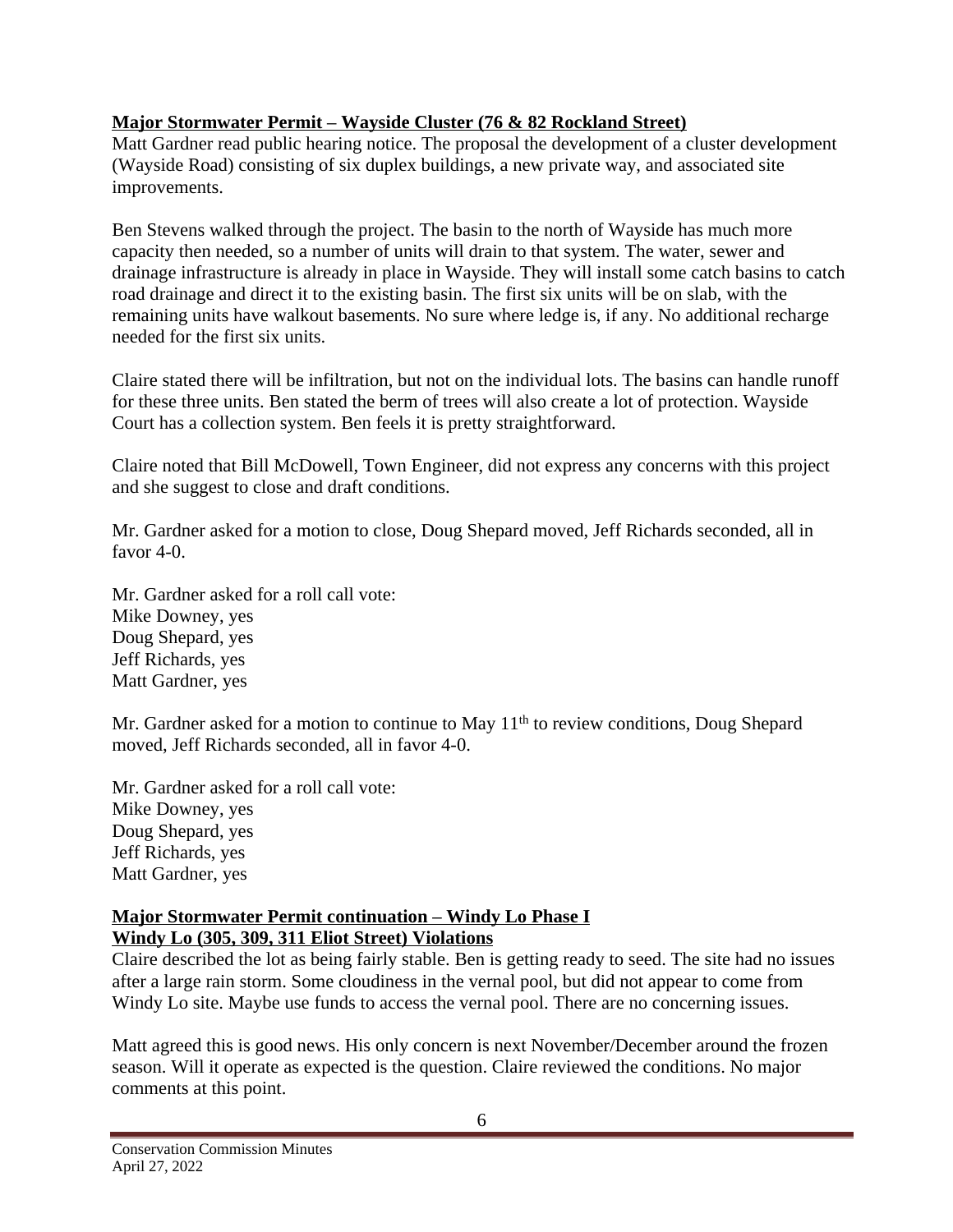Mike would add to confirm the site is stabilized in the close out conditions.

Mr. Gardner asked for a motion to issue Order of Conditions, Mike Downey moved, Jeff Richards seconded, al in favor 4-0.

Mr. Gardner asked for a roll call vote: Mike Downey, yes Doug Shepard, yes Jeff Richards, yes Matt Gardner, yes

## **Violations**

## Phillips Pond Road

Claire was on site with Mr. Sullivan to discuss the RDA application heard earlier in the meeting. She noticed stumps along the stream corridor and reached out to the property management company to determine the extent of work that was done. Based on the stumps, the report presented is accurate. A tree specialist performed the work.

Matt stated it seems this work would have been permitted. Claire stated she can work with the property manager to develop a small restoration plan. Matt feels it is reasonable. Eric (property manager from Dannin Management) and Claire can discuss and they can come up with a plan. Mike agreed planting back would be a good thing to improve the value of the wetland system.

# 124 North Main Street

Claire described additional work has occurred. An 18" high retaining wall is being built. Claire met with the property owner and his daughter. His rational was he saw the soil washed off onto town owned land and thought a retaining wall would keep all the dirt on his land instead of town property.

Claire advised him to submit an amendment request for the wall under his existing Order of Conditions, which has been received. It will be on May  $11<sup>th</sup>$ . He is proposing  $3\frac{1}{2}$  to  $4'$  wall. Claire was very clear that this work needs to be reviewed and approved prior to any other work happening on site.

Matt noted it looks like a substantial amount of fill would be brought in. Mike Downey stated the original enforcement was the concern people falling off the rail trail. Matt feels there is clear motivation here to avoid the appropriate permitting processes. No engineer is involved.

Jeff Richards said it was not constructed on April 3<sup>rd</sup> when he walked the trail. He is not surprised that this work happened so quickly.

Rich, abutter, thought the original plan was fair. Now a monstrosity mound in yard. Claire made it clear to homeowners that absolutely no more work is to be done. Rich stated he is clearing town land and put up fencing 10 ft beyond where it is supposed to be.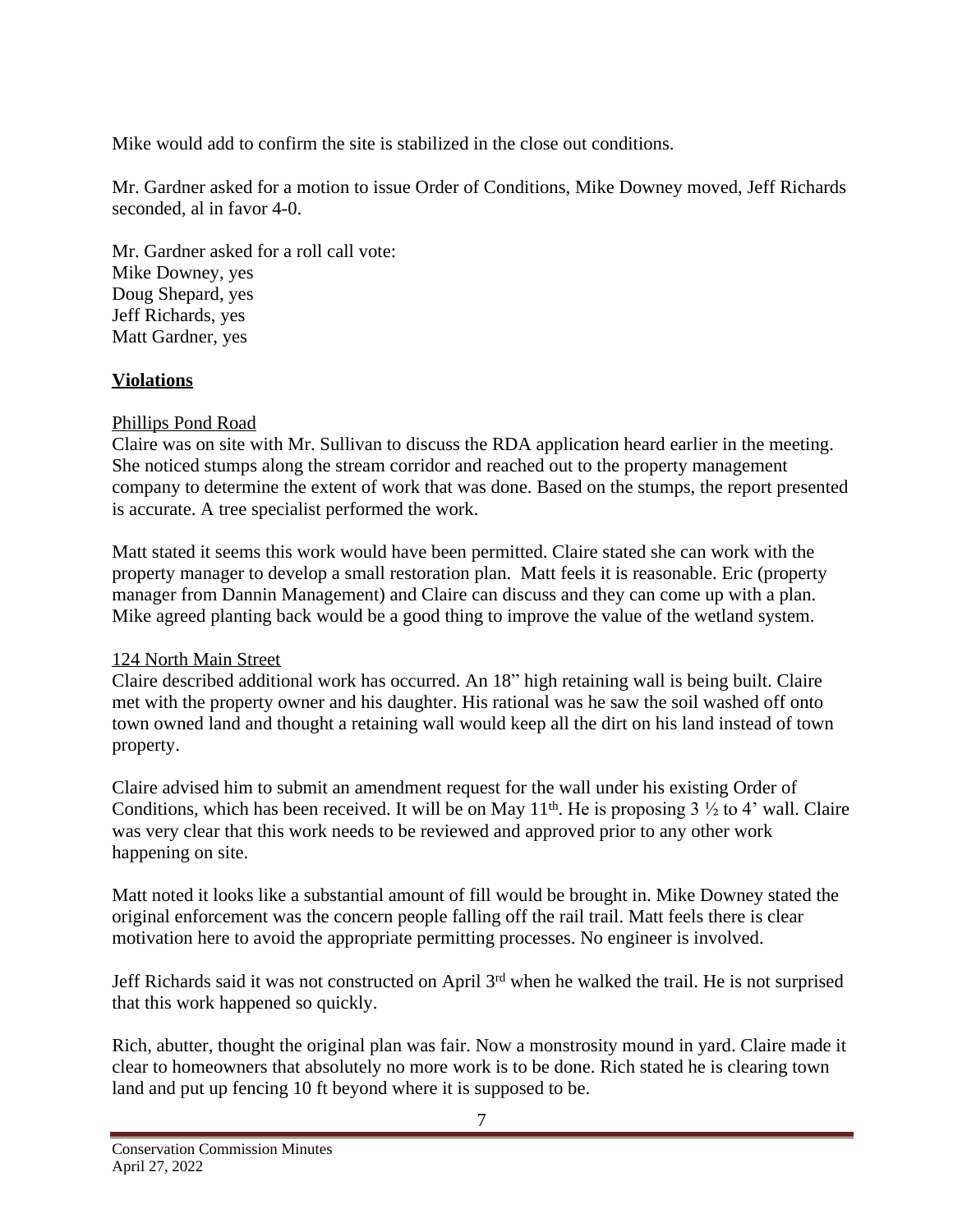Matt stated we approved this plan and that is all they get. They need a professional engineer with his stamp. They will fix until it does match approved plan. Will consider issuing an Enforcement Order next meeting.

#### **General Business Discussion**

#### Grant Letters of Support

Claire discussed the three grants the Town will be participating in under the FY23 MVP program. Phase 3, Charles River Watershed to continue project. Projects that cross communities and culvert assessments will be the priority. There are 20 communities involved. Hoping to apply to two years of funding. A project that impacts Natick that was discussed was the Indian Brook culvert – hoping this project will be funded. Asking Commission to vote to sign a letter of support.

The Town is also participating in a regional grant application with Framingham and Hudson. Assessing areas to install green infrastructure projects. Hoping to purchase sensors for town drones. They would be able to gather information of ground coverage. Claire is still working out the final budget numbers. Hudson is the fiscal lead on this project.

Pegan Brook Assessment. Channel and town draining systems improvements to increase resiliency and reduce flooding.

Mr. Gardner asked for a motion to authorize Claire to sign three letters on Commission's behalf of support for the three grant applications, Doug Shepard moved, Jeff Richards seconded, all in favor  $4-0.$ 

Mr. Gardner asked for a roll call vote: Mike Downey, yes Doug Shepard, yes Jeff Richards, yes Matt Gardner, yes

Pickerel Pond - Atlantic White Cedar Harvesting and Management

Members of the Nipmuc tribe contacted Mike Downey in his role at DCR, and he connected with Claire to engage in a site visit. Claire met with tribe members on site on two different occasions and developed a proposal based on the discussions. There is a long and short term proposal.

This year, the tribal culture keepers (Marcus Hendricks) is looking to harvest no more than 30 White Cedar by boat, all by hand. They are looking for trees that are roughly 2" in diameter, which are still flexible for use in constructing wetus. They will leave the tree tops and any berries found to promote regrowth. They would also like to remove a large dead white pine tree for use in a mishoon burning.

Claire will work with the Nipmuc on a grant application for the DCR Community Forestry program to develop a long term management plan for Pickerel Pond and Sunkaway. Matt asked